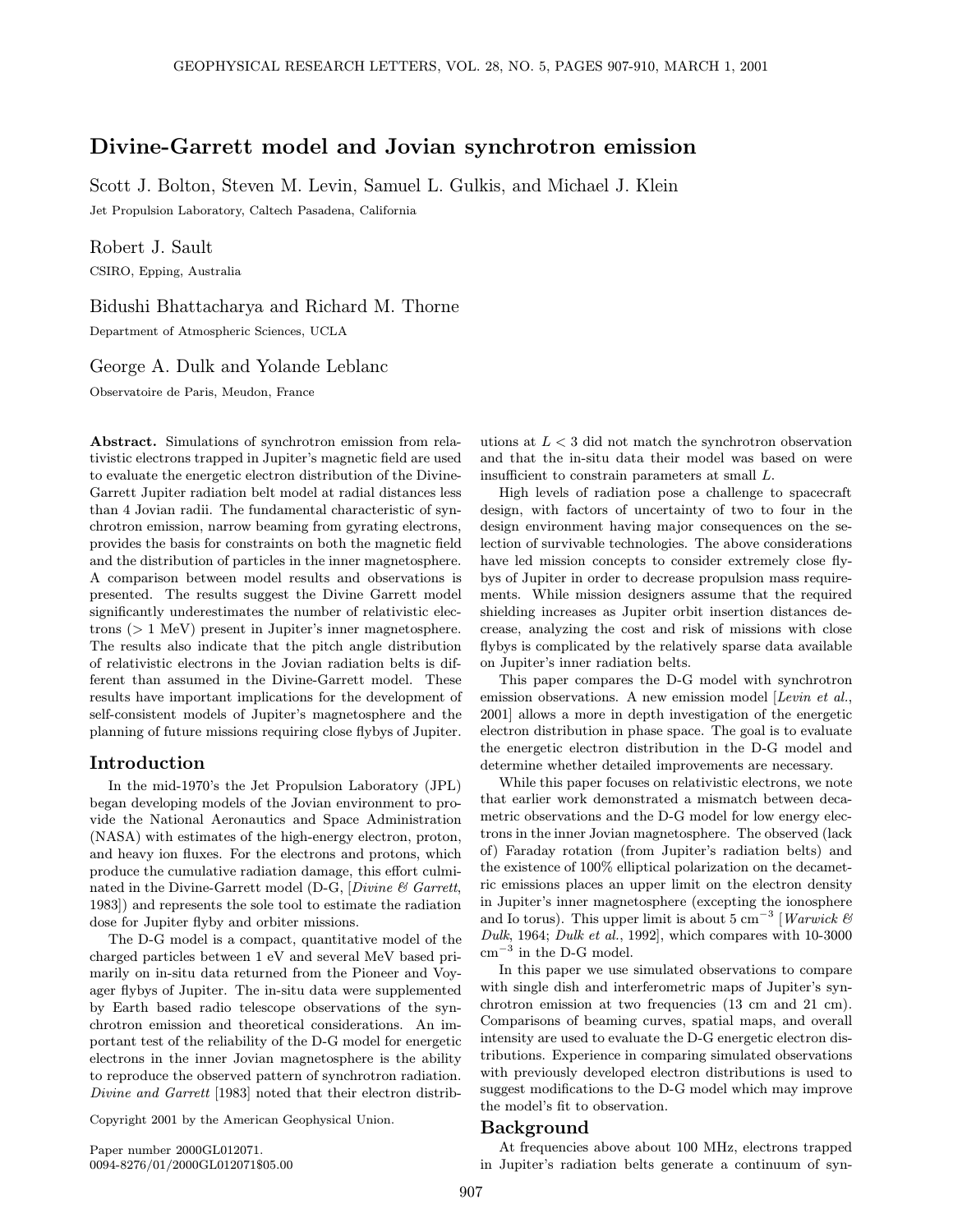

Figure 1. VLA map at 21 cm (1400 MHz) at 340◦ CML and  $D_E = 0^\circ$ . Thermal emission has been subtracted and outline of Jupiter disk and O6 magnetic field lines are shown for reference.

chrotron emission. The Jovian decimetric emission is a combination of synchrotron radiation originating from relativistic electrons trapped in Jupiter's inner radiation belts and thermal emission from the planet's atmosphere. The synchrotron radiation component has been studied extensively and has indicated a long term variability [Klein et al., 1989]. The combination of observations and theoretical analysis over the last few decades has led to an understanding of the physical details and characteristics of the synchrotron emission that are important for determining the physical description of Jupiter's inner radiation belts and magnetosphere. These characteristics are described in a number of reviews on the subject [e.g., Carr & Gulkis, 1969; Carr et al. 1983; Bolton & Thorne, 1997].

## Modeling and Observations

This study utilizes two types of radio telescope observations of synchrotron radiation. Single dish antennas measure the total flux density originating from the synchrotron emission region and arrayed antennas produce interferometric maps of the spatial distribution of the emission. Observation results are used to constrain input parameters in the



Figure 3. Comparison of beaming curves. Top: DSN observations. Middle: Beaming curve calculated from the D-G model distribution (note the flatter curve). Bottom: Two simulated beaming curves calculated with  $q \sim 10$  (dotted line,  $sin^{10}(\alpha)$ , more anisotropic distribution) and with q∼1 (solid line,  $sin<sup>1</sup>(α)$ more isotropic distribution). All curves are for 13 cm wavelength observations at  $D_E = 0^\circ$ .

synchrotron emission model. An iterative process is used to develop a static model of the radiation belts describing the energy spectrum, radial profile and pitch angle distributions of the high energy electrons. The sensitivity to errors in the magnetic field model are tested by producing simulated maps and beaming curves using both the O6 and VIP4 magnetic field models [Connerney, 1993].

Combined with modeling results the observations demonstrate the importance of the magnetic field orientation to the relative intensity of the observed emission. VLA images at decimetric wavelengths (Figure 1) indicate the pres-



Figure 2. Map based on D-G model. The frequency, viewing geometry, and color scale are identical to Figure 1.



Figure 4. Difference map of VLA data minus the DG model, with the same frequency, viewing geometry, and color scale as Figures 1 and 2. This map looks very similar to Figure 1, indicating the lack of synchrotron emission produced by the D-G model.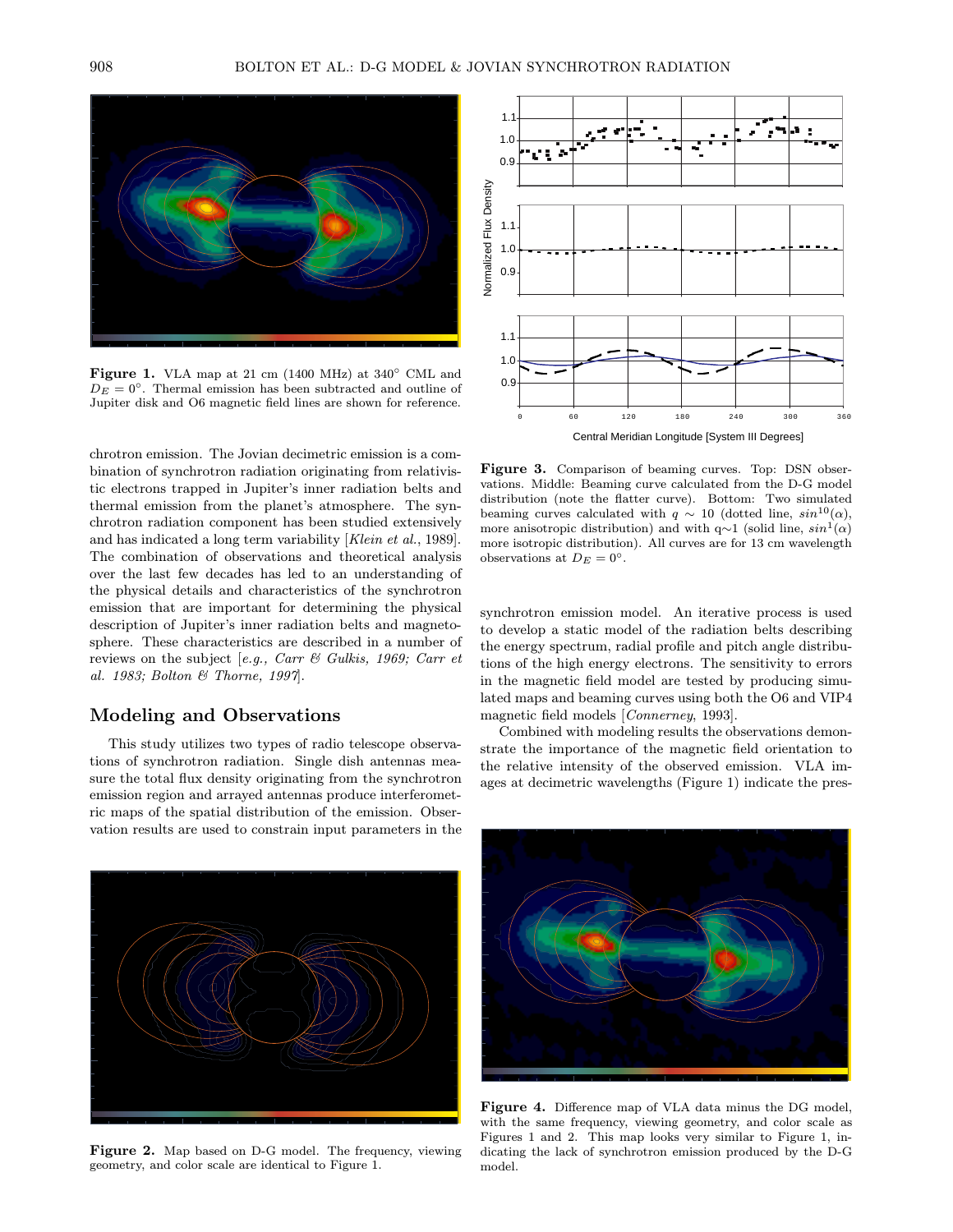ence of radiating electrons at high magnetic latitudes as well as significant emission originating near the magnetic equator. For this reason, models of the Jovian synchrotron emission usually involve two distinct high energy electron distributions. A quasi-isotropic distribution responsible for the high latitude emission and a strongly pancake distribution representing electrons confined close to the magnetic equator. Observations of the polarization and beaming of the emission are also consistent with a bi-modal electron pitch angle distribution [Roberts, 1976]. Previous theoretical studies of synchrotron radiation variability [de Pater  $\mathcal C$ Goertz, 1990, 1994] have not included non-equatorial particles. These previous studies of diffusion theory cannot explain the maintenance of the quasi-isotropic population as suggested by the observations.

### Comparison with Divine Garrett

Using input derived from the Divine-Garrett radiation model the predicted synchrotron emission is calculated and compared with observation. Differences between the calculated emission and the observations can be due to errors in the magnetic field model and/or errors present in the electron distribution. The results of [Levin et al., 2001] indicate the importance of the magnetic field, however, the results also suggest that both the VIP4 and O6 magnetic field models qualitatively capture the gross features of the field geometry in the radiation belts. Comparing simulated maps of the synchrotron emission from the D-G model and the model of Levin et al. [2001] with identical magnetic field models limits the source of errors to the electron distributions. The differences in overall emission intensity are directly proportional to errors in the assumed density of high energy electrons and the associated energy and pitch angle distribution of the electrons.

Figure 2 is the calculated synchrotron emission map using the Divine-Garrett model at 340◦ CML (Central Meridian Longitude). Comparison of the VLA (Figure 1) and the D-G map illustrates two important errors in the D-G model. The D-G model significantly underestimates the number of high energy electrons present in the inner Jovian magnetosphere, and the pitch angle and radial distribution of the electrons is different than represented in the D-G model. A more detailed discussion of these two points is offered below.

# Discussion

### Beaming Curve Comparison

The misalignment of Jupiter's magnetic field and spin axis causes Jupiter's magnetosphere to wobble as Jupiter rotates. The combination of non-dipolar terms in the Jovian magnetic field, the narrow beaming of the synchrotron emission [Jackson, 1975] and the distribution of synchrotron emitting electrons produce the observed variability in the intensity during a Jovian rotation. Beaming curves of Jupiter's synchrotron emission show the total intensity variations observed from Earth based telescopes during a single Jovian rotation (∼10 hours). The relativistic beaming of the emission is sufficiently narrow to produce observable effects in the beaming curve as a function of  $D<sub>E</sub>$ , the declination of Earth as seen from Jupiter, which varies  $\pm 3.3^{\circ}$  during the Jovian year [Klein et al., 1989]. An example of the beaming curve at  $D_E = 0^\circ$  is shown in Figure 3 (top panel) as observed using the NASA/DSN antennas operating at 13 cm wavelength. The emission intensity is seen to vary  $~\sim 10\%$ during a single Jovian rotation. In contrast to the observed data, the center panel of Figure 3 shows the D-G beaming curve with ∼2% variation. We discuss below how an error in the degree of anisotropy of the equatorial component of electrons can produce beaming curves similar to the D-G model.

The shape of the beaming curve is controlled by the pitch-angle distribution in Jupiter's inner radiation belts. The bottom panel of Figure 3 shows beaming curves simulated by modeling the equatorial electron pitch-angle distribution with two distinct functional forms;  $sin^1\alpha$  (solid) and  $sin^{10}\alpha$  (dashed), respectively (the electron and magnetic field models used are identical otherwise). A decrease in the pitch-angle anisotropy leads to a dramatic flattening of the beaming curve. A highly anisotropic distribution  $(sin<sup>q</sup> \alpha$  with  $q > 10)$  is required to reproduce the observed beaming curve and the equatorial component in the VLA maps (Figure 1). A less anisotropic distribution such as in the D-G model yields a smaller beaming effect and relatively more emissivity in the high latitude lobes.

#### Map and Intensity Comparisons

The simulated synchrotron emission map (at 1400 MHz) calculated using the D-G model and the VIP4 magnetic field model [Connerney, 1993] is shown in Figure 2. This can be compared directly with the VLA map (from an identical geometry and observing frequency) shown in Figure 1. To compare the maps, we developed a simple "goodness of fit" statistic. The simulated map is smoothed to reflect the finite resolution of the VLA, and then subtracted from the VLA map to produce a residual map. We then calculate the variance of the residual map, summing the squares of all the (0.05  $R_J$  by 0.05  $R_J$ ) pixels. The results indicate the D-G model is a factor of 3 worse than the model described in [Levin et al., 2001].

The emission distribution of the D-G model maps differ dramatically from the observations indicating significant errors in both the electron distributions and densities. In addition to being significantly weaker in intensity, the high latitude lobes of the D-G model occur at higher L-shells (L∼3.5 instead of L∼2.4) and closer to the planet. The equatorial emission of the D-G model is more widely distributed in latitude and extends less in radial distance. The overall equatorial emission intensity is under represented in the D-G model by more than a factor of 5-10. The total map intensity of the D-G map is approximately 1.3 Jy as compared to 6.0 Jy in the observations. This suggests that the D-G model contains substantially fewer relativistic electrons (∼1-50 MeV) than are actually present in Jupiter's inner radiation belts. In comparison, the simulated model map by Levin et al. [2001] is qualitatively similar to the VLA observations shown in Figure 1. The maps shown in Figures 1 and 2 indicate the synchrotron at 340◦ CML. VLA maps differ as a function of CML due to the same effects that cause the beaming curve (discussed above). We compared VLA maps with D-G model simulated maps for all CMLs and note that the D-G model consistently failed to match the emission distribution observed in the VLA maps.

Synchrotron radiation characteristics are dependent on both the magnetic field and electron distributions. To identify errors in the electron distributions of the D-G model we